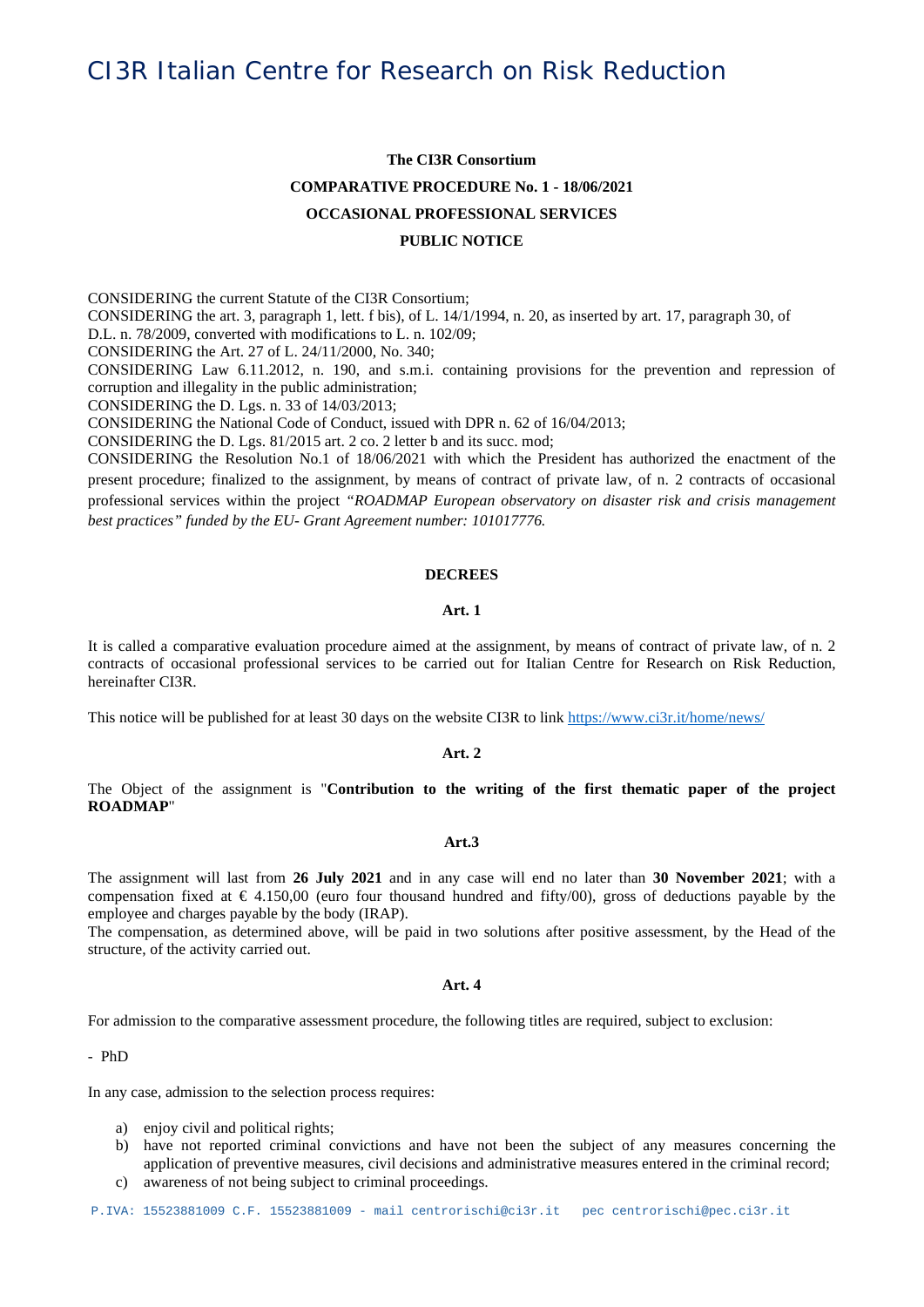The requirements shall be met by the date of expiry of the deadline set in this call for the submission of applications. Candidates are admitted to the selection under reserve and at any stage of this selective procedure the Administration may, by motivated Decree, establish the exclusion of candidates for default of the prescribed requirements. The exclusion and the reason for it are communicated to the candidate by means of a post on the website of the Consortium to link [https://www.ci3r.it/home/news/.](https://www.ci3r.it/home/news/)

Such notification shall constitute official notification in its entirety.

Persons who, on the date of expiry of the comparative assessment procedure of the time limit for lodging an application, have a degree of consanguinity or affinity, up to and including the fourth degree, with an employee belonging to the Consortium CI3R, or with the President, or a member of the Directive, cannot participate in the selection.

#### **Art. 5**

This procedure consists of a comparative assessment of candidate's qualifications based on up-to-date *curricula* and of the specific competences declared in the Summary of Competences in relation to the occasional professional seervices covered by the call. The maximum score to be given to the qualification is 100/100 subdivided as follows:

| - Degree/diploma score | (max. 20 points) |
|------------------------|------------------|
|                        |                  |

- Other titles and curriculum (max. 50 points)

- Specific competencies inferable by the Competence Summary (cf. point 3 in the list Annex 1) (max. 30 points)

The comparative evaluation will be considered passed if the candidate has reported a score evaluation of at least 60/100. The titles indicated in the curriculum, under penalty of not evaluating them, must be held at the date of expiry of the deadline for submission of applications established in the following art. 7 and must be documented or self-certified in the manner indicated in the aforementioned art. 7. In case the CVs and Competence Summary are not sufficient for the purposes of evaluation, the committee may request an additional interview to assess the experience and skills. The terms of the interview will be made known on the website of the Consortium - [https://www.ci3r.it/home/news/.](https://www.ci3r.it/home/news/)

#### **Art. 6**

By applying to this call, the candidate fully accepts the conditions set out herein, being fully aware of the autonomous nature of the relationship.

#### **Art. 7**

The application for participation, under penalty of exclusion, must be signed by the candidate, addressed to the Consortium CI3R, and must be transmitted, from the working day following the date of publication of this notice (**18/06/2021**) on the website of the consortium, **no later than 12:00 on 19/07/2021** by one of the following means:

1) Send, with pdf extension, by certified e-mail to the following address: [centrorischi@pec.ci3r.it](https://communitystudentiunina-my.sharepoint.com/personal/mapolese_unina_it/Documents/CI3R/ROADMAP/WP1/centrorischi@pec.ci3r.it) with object "SELECTIVE PROCEDURE FOR TITLES" NOTICE N. 1 OF 18/06/2021.

In the application (All. 1) the candidate is required to declare, under his own responsibility, the following data:

- A) Name, Surname, Fiscal code;
- B) Date and place of birth;
- C) Nationality
- D) Fulfilment of the requirements of art. 4.

The application must also include the address (state street, street number, city, postal code, province, telephone number, e-mail address and any certified e-mail address) for any communication relating to the selective procedure.

The possession of the titles must be duly substantiated by documentation or self-certification in one of the following ways:

A) Attaching a list of titles held, documented in one or more of the following ways:

1) in original;

2) in certified copy, in plain paper;

P.IVA: 15523881009 C.F. 15523881009 - mail centrorischi@ci3r.it pec centrorischi@pec.ci3r.it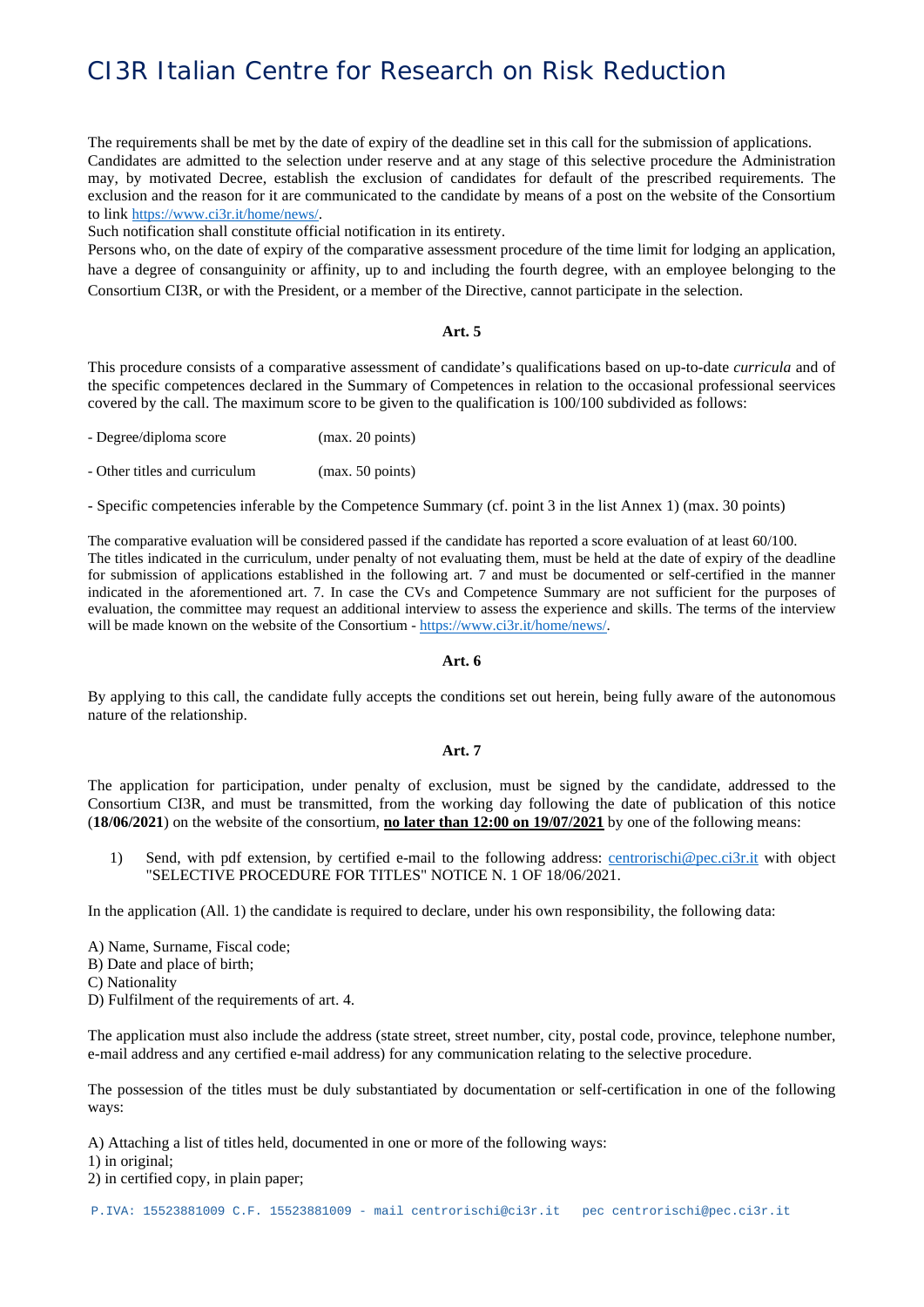3) in photocopy with an accompanying declaration of an act of renown, made pursuant to Articles. 19 and 47 of D.P.R. n. 445/2000 and s.m.i., which attests its conformity to the original (appendix n. 2).

B) by means of a declaration of certification and/or of a document of notoriety concerning the titles held, made in accordance with art. 46 and 47 of the aforementioned D.P.R. n. 445/2000 and s.m.i. (appendix n. 3).

The CI3R, at every stage of the procedure, reserves the right to verify the veracity of the declarations of certificates or of notary acts made by the candidates, pursuant to D.P.R. n. 445/2000 and s.m.i.. To this end, the applicant shall provide all the information necessary for the verification.

It should also be noted that false declarations and the production or use of false acts are punishable under the relevant criminal law and special laws.

#### **Art. 8**

The Commission, composed of 3 experts, one of whom is a verbalizing secretary and appointed by the President of the CI3R, formulates the ranking of merit according to the criteria indicated above in art. 5. The members of that commission shall not be entitled to any remuneration for the performance of their duties. The ranking of merit will be published on the website of the Consortium CI3R, by 23/07/2021.

#### **Art. 9**

Further delays will be announced with a special notice published on the website of the Consortium [https://www.ci3r.it/home/news/..](https://www.ci3r.it/home/news/)

#### **Art. 10**

With the same total vote the youngest candidate is selected.

The order approving the acts of the comparative assessment procedure is published in the section of the CI3R Consortium website - [https://www.ci3r.it/home/news/.](https://www.ci3r.it/home/news/)

The President of CI3R concludes the contract with the subject usefully placed in the ranking. This person, before the signing of the contract, will be required to make a declaration substituting certification and notary act, pursuant to art. 46 and 47 of D.P.R. n. 445/2000 and s.m.i., attesting:

- 1. compliance with the admission requirements laid down in this call, as early as the deadline for submitting the application for participation in this comparative assessment procedure;
- 2. that, as from the date of the final date for the submission of the application for participation in this comparative assessment procedure and the date of conclusion of the contract, it is not in the situation of incompatibility referred to in art. 18, paragraph 1, lett. b) and c) of law 240/2010.

The President of the Consortium

prof. ing. Andrea Prota

digitally signed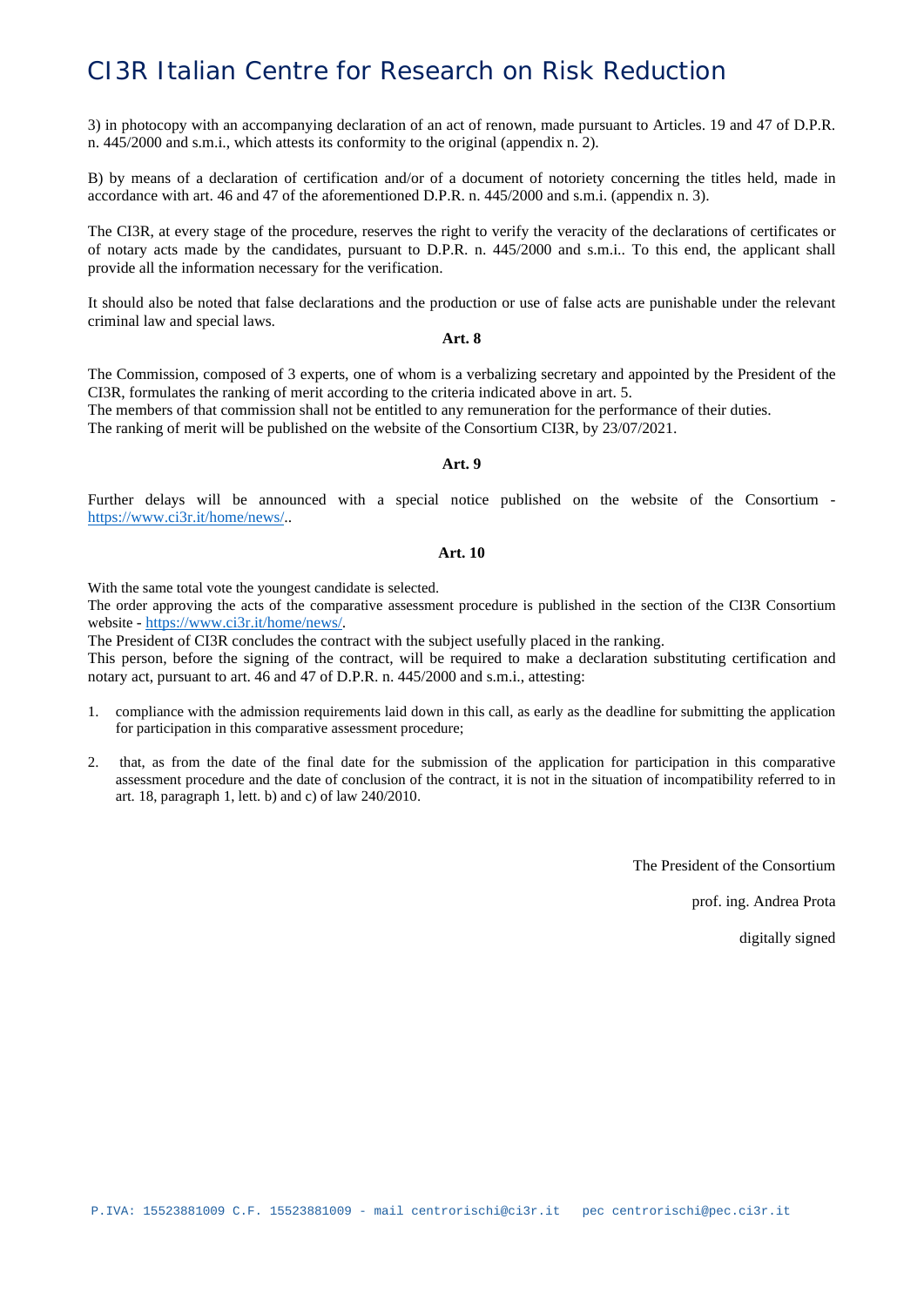#### **ANNEX 1**

Diagram to be followed when filling in the application (to be submitted in plain paper)

Evaluation procedure for the awarding of n. 2 contracts of occasional professional services within the project "ROADMAP European observatory on disaster risk and crisis management best practices" funded by the EU- Grant Agreement number: 101017776: **"Contribution to the writing of the first thematic paper of the ROADMAP project"**

To the President of the CI3R Consortium – Pec email

| _the_subscribed_(surname, first name) |                          |             | fiscal code (if |
|---------------------------------------|--------------------------|-------------|-----------------|
| applicable)_                          | born in (place of birth) |             | (province of    |
| the (date of birth)                   | resident in              |             |                 |
| (city)                                | (province of             | postal code | street          |
|                                       | phone.                   | e-mail      |                 |
|                                       |                          |             |                 |

#### **REQUESTS**

to be admitted to participate to the comparative evaluation procedure aimed at the assignment of n. 2 contracts of occasional professional services to the CI3R Consortium within the aforementioned project.

\_the\_ subscribed\_, aware of the criminal penalties provided for by art. 76 of D.P.R. n. 445/2000 for the hypothesis of falsehood in acts and false statements, declares under its own responsibility:

- 1. To be born\_ in (place of birth) \_\_\_\_\_\_\_\_\_\_\_\_\_\_\_\_\_ (province of \_\_\_\_\_\_\_\_\_\_) the (date of birth)\_\_\_\_\_\_\_\_\_\_\_\_\_\_\_\_\_\_\_\_\_\_\_;
- 2. To be resident in  $($ province of  $)$ ;
- 3. To possess the nationality  $\vdots$
- 4. To be in possession of the High School Diploma/Bachelor's degree \_\_\_\_\_\_\_\_\_\_\_\_ achieved at the following institution \_\_\_\_\_\_\_\_\_\_\_\_\_\_\_\_\_\_\_\_\_\_\_\_\_\_\_\_\_\_\_\_\_\_\_\_\_\_\_\_\_\_\_\_\_ in date with marks  $\qquad$ ;
- 5. to be in possession of the requisite admission requirements to art. 4 of the public notice concerning this comparative assessment procedure, as specified in the Annex CV.
- 6.  $\Box$  NOT to be employed by other public bodies
- 7.  $\Box$  to be dependent on  $\Box$ produce authorisation from its own institution.

\_the\_ subscribed\_ attach to this application, in plain paper:

- 1. documents and titles deemed useful for the assessment;
- 2. curriculum vitae;

3. Summary of competences (max one page) in which the specific competences in relation to the occasional professional services object of the call are highlighted

4. list in plain paper of the titles and certificates annexed to the application.

\_the\_ subscribed\_ expresses its consent/dissent to the dissemination and communication of its personal data to persons outside the competition proceedings.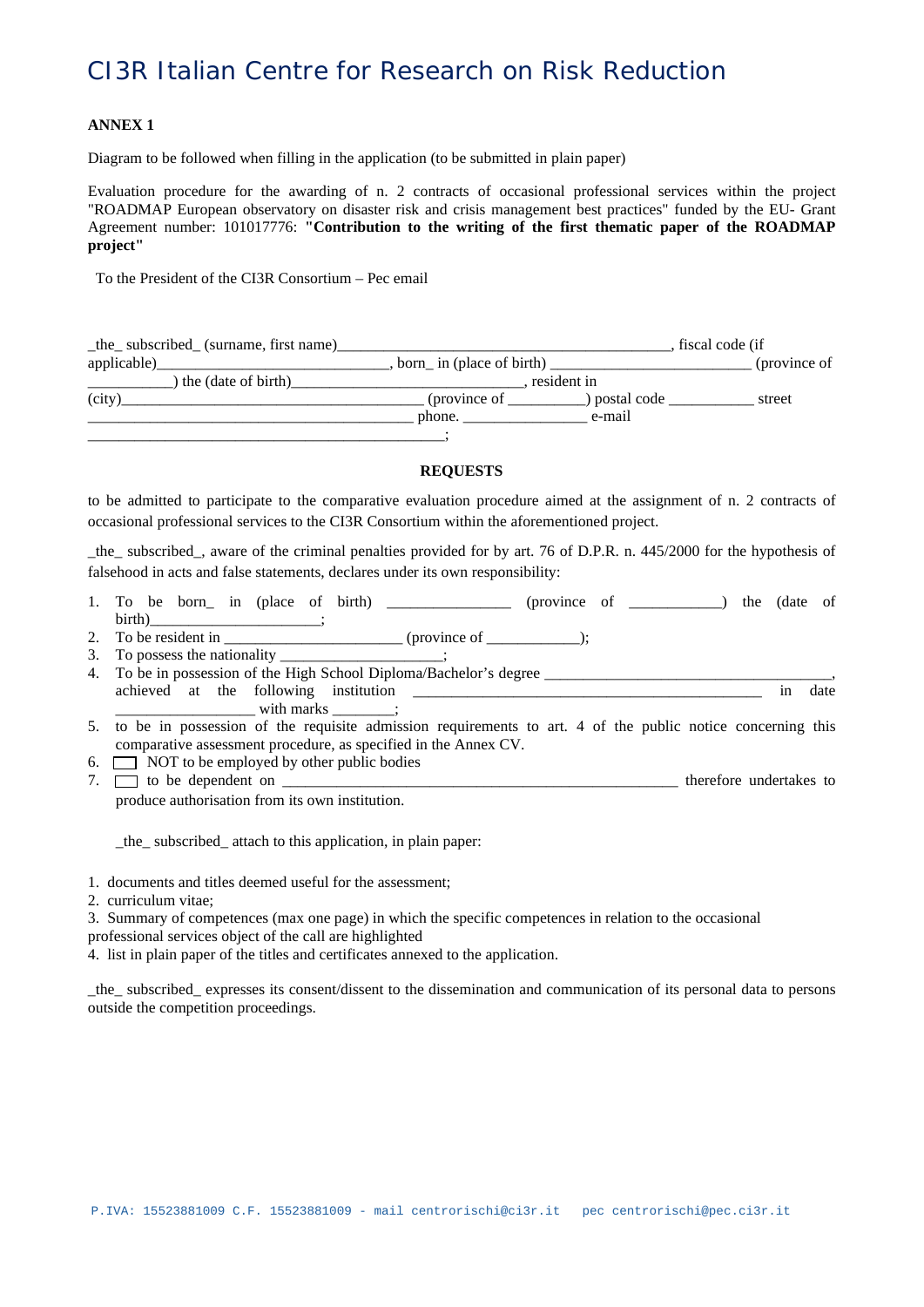Date, \_\_\_\_\_\_\_\_\_\_\_\_\_\_\_\_\_ Signature

Address for communication (the candidate undertakes to report subsequent variations of the same):

#### **Processing of personal data**

The personal data transmitted by the candidates with the application to participate in the competition, in accordance with the General Data Protection Regulation - EU Regulation 2016/679, will be treated for the purposes of managing the insolvency procedure and any recruitment procedure.

The provision of such data is mandatory for the evaluation of the participation requirements, under penalty of exclusion from the competition.

The data controller is the CI3R Consortium.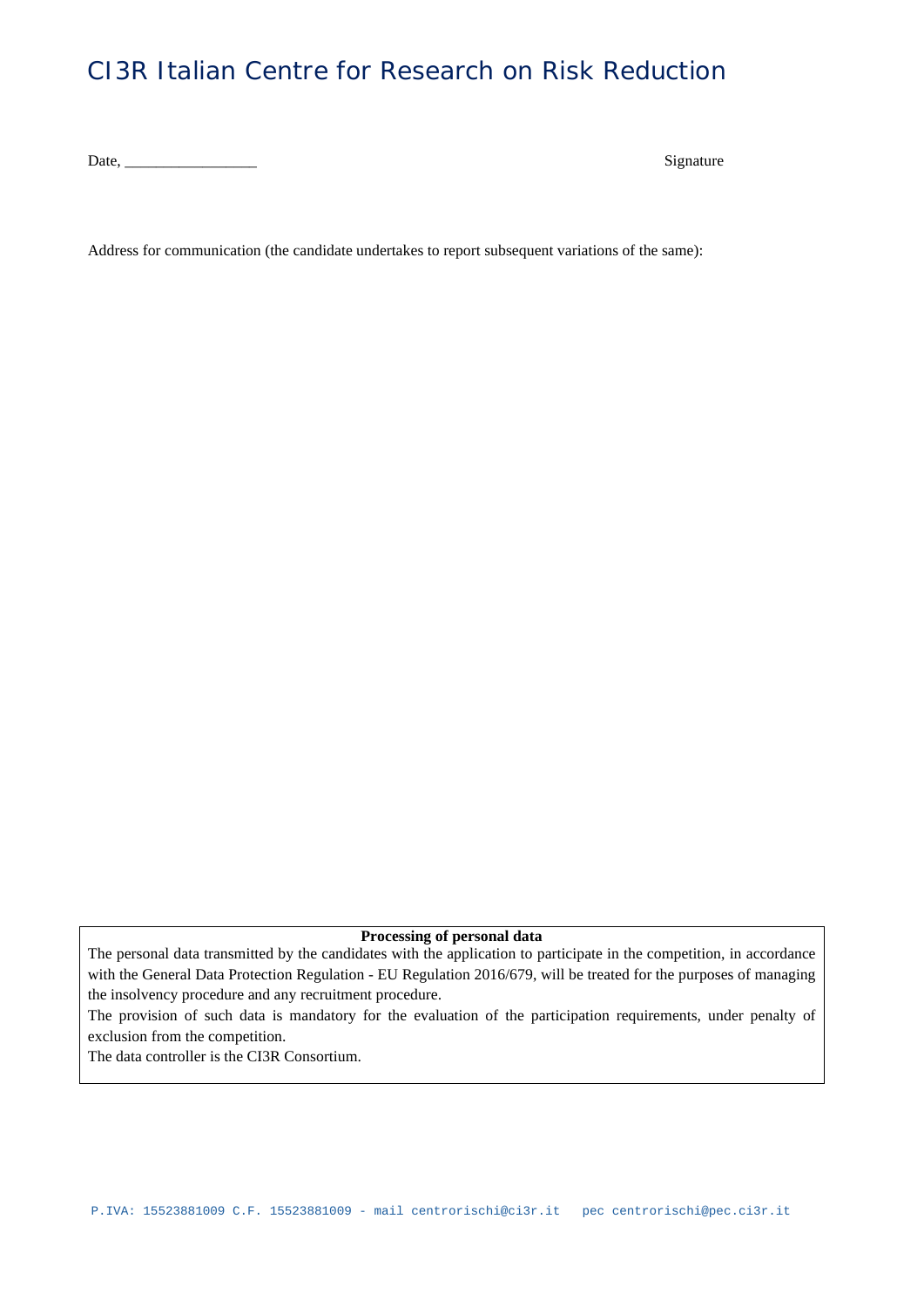**ANNEX 2**

| DECLARATION REPLACING THE ACT OF RECOGNITION<br>(Articles. 19 and 47 of DPR 445 of 28/12/2000) |                                  |  |  |  |  |  |  |  |  |  |  |  |  |              |             |       |              |  |  |
|------------------------------------------------------------------------------------------------|----------------------------------|--|--|--|--|--|--|--|--|--|--|--|--|--------------|-------------|-------|--------------|--|--|
| The subscribed:                                                                                |                                  |  |  |  |  |  |  |  |  |  |  |  |  |              |             |       |              |  |  |
| <b>Last Name</b>                                                                               |                                  |  |  |  |  |  |  |  |  |  |  |  |  |              |             |       |              |  |  |
| <b>Name</b>                                                                                    |                                  |  |  |  |  |  |  |  |  |  |  |  |  |              |             |       |              |  |  |
| <b>Fiscal Code</b>                                                                             |                                  |  |  |  |  |  |  |  |  |  |  |  |  | <b>Sesso</b> | $\mathbf F$ |       | $\mathbf{M}$ |  |  |
| <b>Born</b> in                                                                                 |                                  |  |  |  |  |  |  |  |  |  |  |  |  |              |             | Prov. |              |  |  |
| The (date)                                                                                     |                                  |  |  |  |  |  |  |  |  |  |  |  |  |              |             |       |              |  |  |
|                                                                                                | For foreign nationals also state |  |  |  |  |  |  |  |  |  |  |  |  |              |             |       |              |  |  |

**declares**\*

under its own responsibility, aware of the criminal sanctions provided for by art. 76 del D.P.R. n. 445/2000 for the hypothesis of falsehood in acts and false declarations, that **the photocopies, relative to the documents indicated below and annexed to this replacement declaration, are in conformity with the original:**

\_\_\_\_\_\_\_\_\_\_\_\_\_\_\_\_\_\_\_\_\_\_\_\_\_\_\_\_\_\_\_\_\_\_\_\_\_\_\_\_\_\_\_\_\_\_\_\_\_\_\_\_\_\_\_\_\_\_\_\_\_\_\_\_\_\_\_\_\_\_\_\_\_\_\_\_\_\_\_\_\_\_\_\_

\_\_\_\_\_\_\_\_\_\_\_\_\_\_\_\_\_\_\_\_\_\_\_\_\_\_\_\_\_\_\_\_\_\_\_\_\_\_\_\_\_\_\_\_\_\_\_\_\_\_\_\_\_\_\_\_\_\_\_\_\_\_\_\_\_\_\_\_\_\_\_\_\_\_\_\_\_\_\_\_\_\_\_\_

\_\_\_\_\_\_\_\_\_\_\_\_\_\_\_\_\_\_\_\_\_\_\_\_\_\_\_\_\_\_\_\_\_\_\_\_\_\_\_\_\_\_\_\_\_\_\_\_\_\_\_\_\_\_\_\_\_\_\_\_\_\_\_\_\_\_\_\_\_\_\_\_\_\_\_\_\_\_\_\_\_\_\_\_

\_\_\_\_\_\_\_\_\_\_\_\_\_\_\_\_\_\_\_\_\_\_\_\_\_\_\_\_\_\_\_\_\_\_\_\_\_\_\_\_\_\_\_\_\_\_\_\_\_\_\_\_\_\_\_\_\_\_\_\_\_\_\_\_\_\_\_\_\_\_\_\_\_\_\_\_\_\_\_\_\_\_\_\_

P.IVA: 15523881009 C.F. 15523881009 - mail centrorischi@ci3r.it pec centrorischi@pec.ci3r.it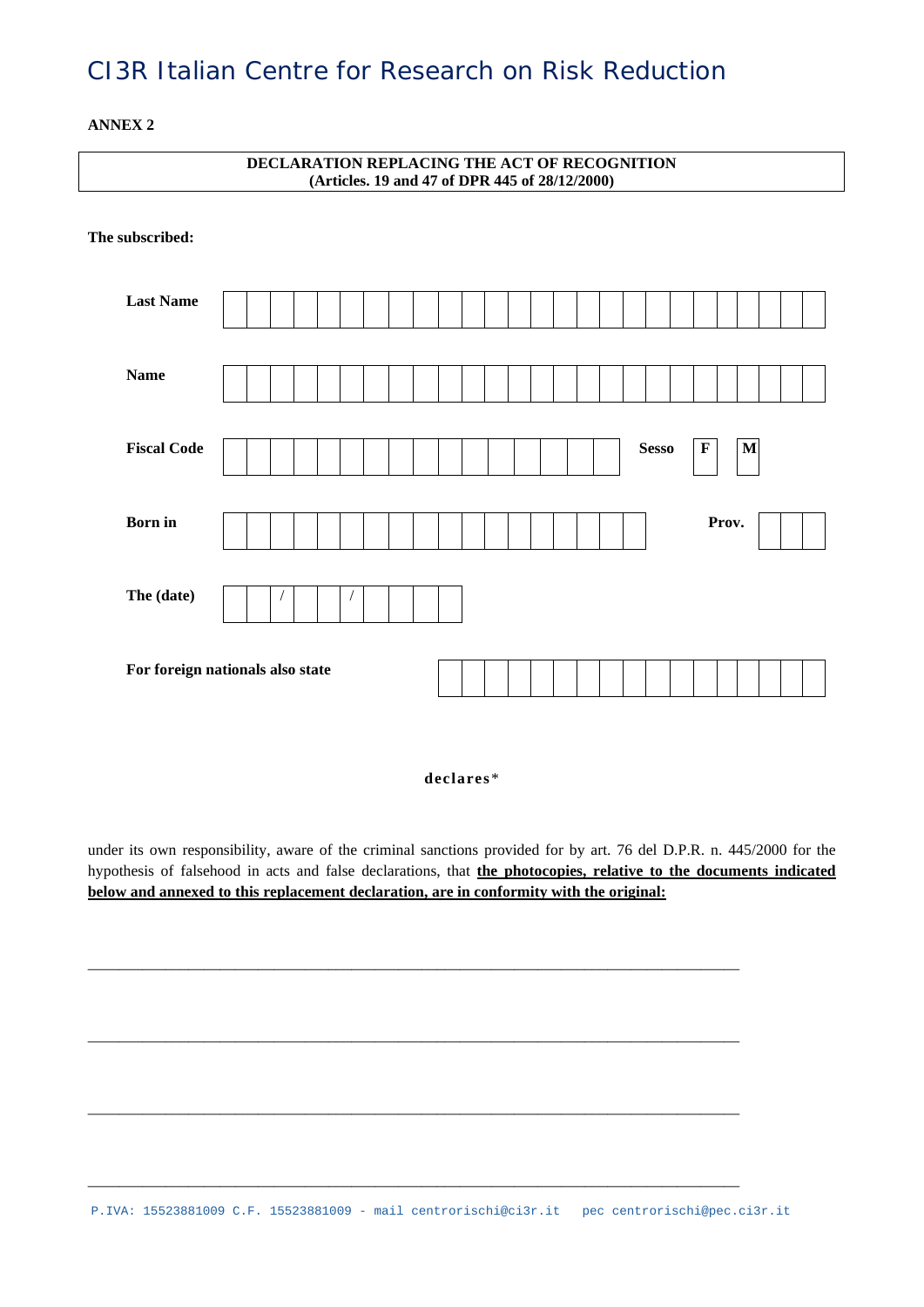\_\_\_\_\_\_\_\_\_\_\_\_\_\_\_\_\_\_\_\_\_\_\_\_\_\_\_\_\_\_\_\_\_\_\_\_\_\_\_\_\_\_\_\_\_\_\_\_\_\_\_\_\_\_\_\_\_\_\_\_\_\_\_\_\_\_\_\_\_\_\_\_\_\_\_\_\_\_\_\_\_\_\_\_

Date

Signature

\_\_\_\_\_\_\_\_\_\_\_\_\_\_\_\_\_\_\_\_\_\_\_\_\_\_\_\_\_\_\_\_\_\_

\* For this purpose, it shall attach an unauthenticated photostatic copy of an identity document.

**Processing of personal data**

The personal data transmitted by the candidates with the application to participate in the competition, in accordance with the General Data Protection Regulation - EU Regulation 2016/679, will be treated for the purposes of managing the insolvency procedure and any recruitment procedure.

The provision of such data is mandatory for the evaluation of the participation requirements, under penalty of exclusion from the competition.

The data controller is the CI3R Consortium.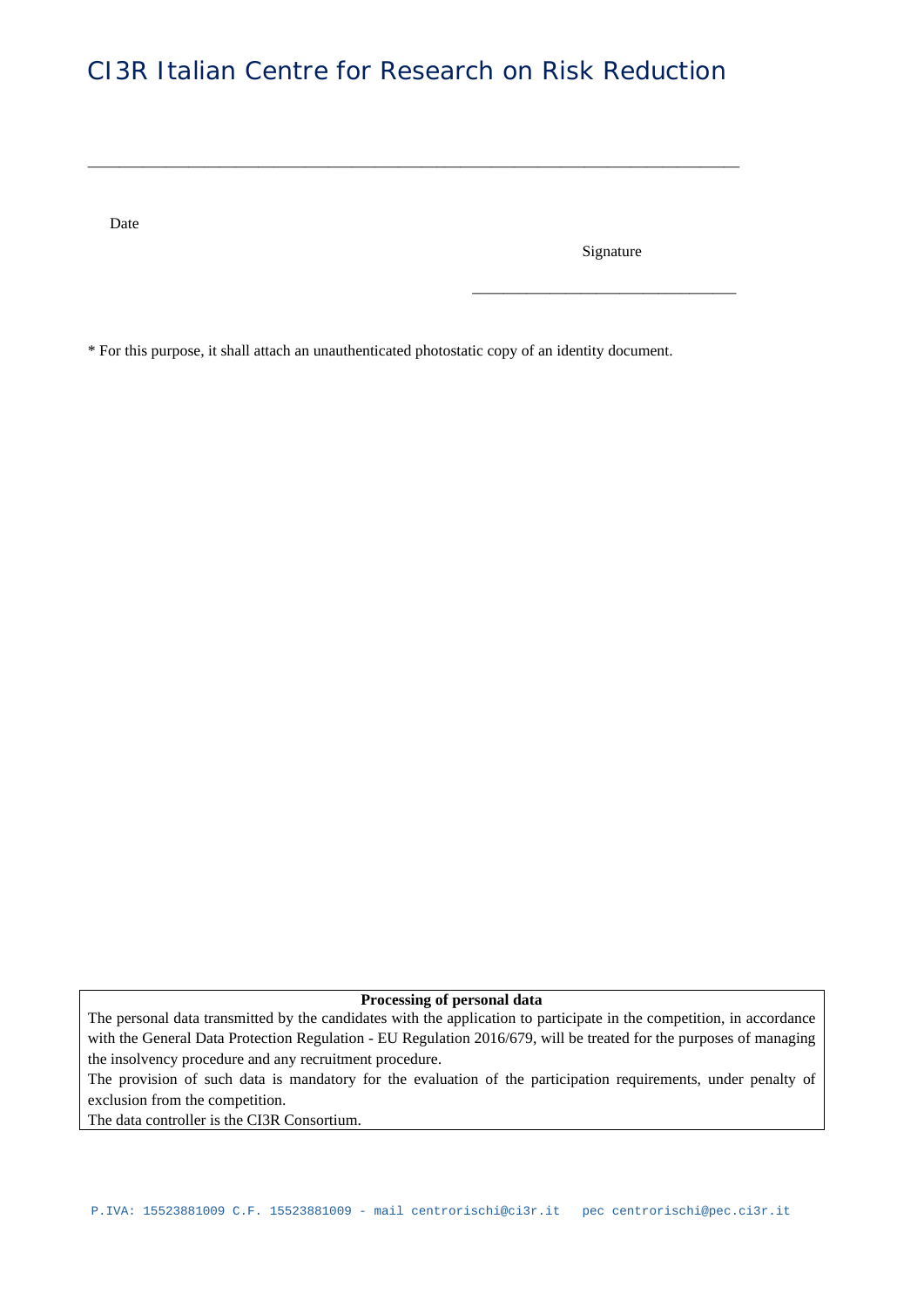**ANNEX 3**

| REPLACEMENT DECLARATION OF CERTIFICATION AND/OR ACT OF RECOGNITION<br>(Articles 46 and 47 of DPR 445 of 28/12/2000) |                                             |  |  |  |  |  |  |  |
|---------------------------------------------------------------------------------------------------------------------|---------------------------------------------|--|--|--|--|--|--|--|
| The subscribed:                                                                                                     |                                             |  |  |  |  |  |  |  |
| Last name                                                                                                           |                                             |  |  |  |  |  |  |  |
| <b>Name</b>                                                                                                         |                                             |  |  |  |  |  |  |  |
| <b>Fiscal Code</b>                                                                                                  | $\mathbf{M}$<br><b>Sesso</b><br>$\mathbf F$ |  |  |  |  |  |  |  |
| <b>Born</b> in                                                                                                      | Prov.                                       |  |  |  |  |  |  |  |
| The (date)                                                                                                          |                                             |  |  |  |  |  |  |  |
| birth                                                                                                               | For foreigners also indicate the Nation of  |  |  |  |  |  |  |  |

**declares**\*

under its own responsibility, aware of the criminal sanctions provided for by art. 76 del D.P.R. n. 445/2000 for the hypothesis of falsehood in acts and false declarations:

to be in **possession of the following titles**, pursuant to art. 4 of the selection notice in question:

### **1) CULTURAL TITLES**

**1a)** Degree from the Master's Degree Class in \_\_\_\_\_\_\_\_\_\_\_\_\_\_\_\_\_\_\_\_\_\_\_\_\_\_\_\_\_\_\_\_\_\_\_\_\_\_\_\_\_\_\_\_\_\_\_\_\_\_\_\_\_\_\_ achieved at the following institution \_\_\_\_\_\_\_\_\_\_\_\_\_\_\_\_\_\_\_\_\_\_\_\_\_\_\_\_\_\_\_\_\_\_\_\_\_\_\_\_\_\_\_, with marks

**1b)** other cultural titles:

\_\_\_\_\_\_\_\_\_\_\_\_\_\_\_\_\_\_\_\_\_\_\_\_\_\_\_\_\_\_\_\_\_\_\_\_\_\_\_

\_\_\_\_\_\_\_\_\_\_\_\_\_\_\_

\_\_\_\_\_\_\_\_\_\_\_\_\_\_\_\_\_\_\_\_\_\_\_\_\_\_\_\_\_\_\_\_\_\_\_\_\_\_\_\_\_\_\_\_\_\_\_\_\_\_\_\_\_\_\_\_\_\_\_\_\_\_\_\_\_\_\_\_\_\_\_\_\_\_\_\_\_\_\_\_\_\_\_\_\_\_\_\_\_\_\_\_\_\_\_\_ \_\_\_\_\_\_\_\_\_\_\_\_\_\_\_\_\_\_\_\_\_\_\_\_\_\_\_\_\_\_\_\_\_\_\_\_\_\_\_\_\_\_\_\_\_\_\_\_\_\_\_\_\_\_\_\_\_\_\_\_\_\_\_\_\_\_\_\_\_\_\_\_\_\_\_\_\_\_\_\_\_\_\_\_\_\_\_\_\_\_\_\_\_\_\_\_